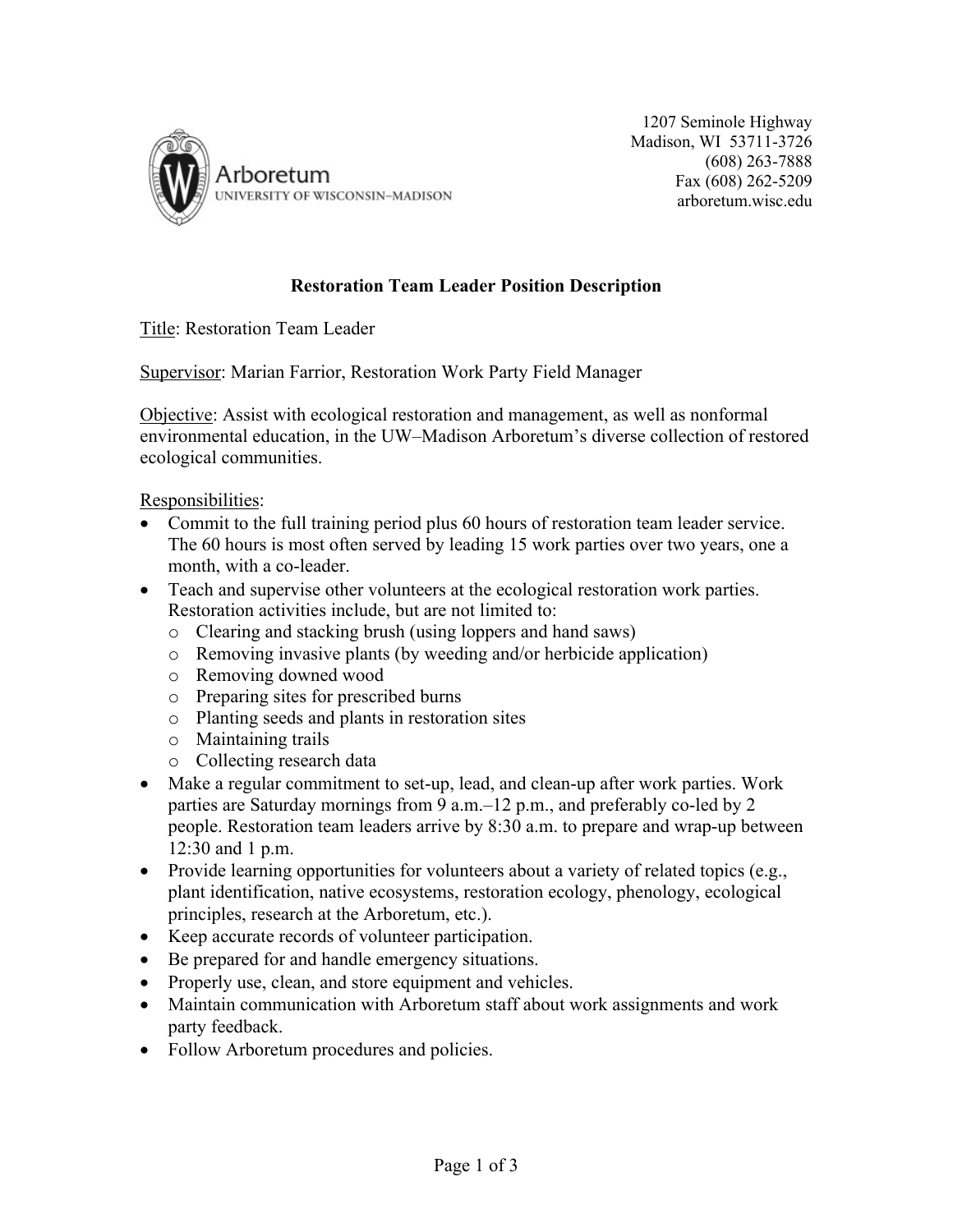Qualifications:

- Be at least 18 years old.
- Have previously attended an Arboretum ecological restoration work party.
- Complete Restoration Team Leader Training.
- Complete Adult First Aid/CPR Training.
- Be a committed and responsible leader.
- Have a desire to restore Arboretum lands.
- Have enthusiasm for teaching and supervising volunteers.
- Be willing to apply herbicide on invasive plants.
- Be ready to work outside, dressed appropriately, in most weather conditions and all seasons. Work sites may have bees, wasps, noxious plants such as poison ivy and ragweed, and lack bathroom facilities.
- Able to lift 30 pounds, to bend, squat, and kneel, and to sometimes work on hands and knees.
- Have reliable transportation to and from the Arboretum.
- Have valid Wisconsin driver's license for at least 2 years, and a good driving record (if you have been licensed in WI for the less than 2 years, additional paper work is required).

## Commitment and expectations:

A commitment of 1 1/2 to 2 years is required. This includes four months of training followed by 60 hours as a volunteer restoration team leader. Team leader duties include:

- Sign up for work parties in advance.
- Lead approximately 15 work parties, usually one per month.
- Find substitute team leaders if you must miss a work party you signed up to lead.
- Inform other team leaders if you cannot make work party or are running late.
- Arrive promptly at Lab to set up for work parties.
- Submit yearly reports for Driver's Authorization.
- Take online training for Mandatory Reporters of Child Abuse.
- Pass a background check (if you want to lead work parties with children).
- Return Lab key and conduct exit interview upon retiring as a restoration team leader.

## Training and Preparation:

The Arboretum provides an extensive training program for restoration team leaders, taught by staff and other professionals. The training takes place in odd-numbered calendar years. Training consists of demonstrations, hands-on field work, and lectures. Cost for the training is \$100 and includes a training manual. Trainees must also obtain Red Cross Adult First Aid  $&$  CPR Certification by the end of the training program; the Arboretum does not cover this expense. Successful training and CPR/First Aid Certification are required before beginning the restoration team leader position. There will be periodic gatherings for restoration team leaders, such as special work parties, field trips, and classes.